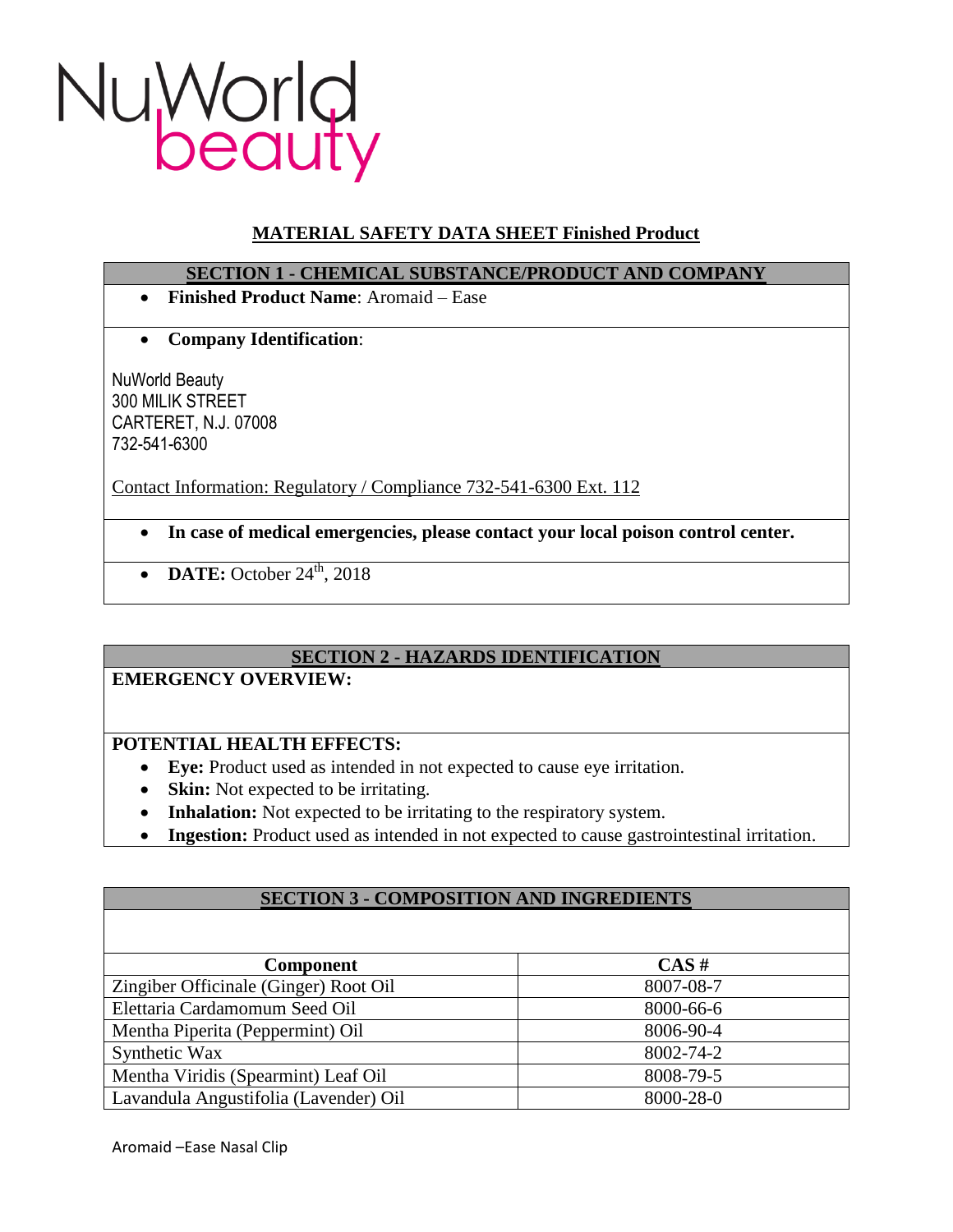

## **SECTION 4 - FIRST AID MEASURES**

- **Eye:** Thorough rinsing for 15-20 minutes of the affected eye with water. Obtain medical attention if irritation persists.
- **Skin Problem:** Wash thoroughly with soap and cold water for 15-20 minutes. Obtain medical attention if irritation persists.
- Inhalation: No adverse effects when used as directed.
- **Ingestion:** Do not induce vomiting. Obtain medical attention.

### **SECTION 5 - FIRE FIGHTING MEASURES**

• Not applicable as a consumer product.

### **SECTION 6 - ACCIDENTAL RELEASE MEASURES**

• Not applicable as a consumer product.

### **SECTION 7 - HANDLING AND STORAGE**

#### **Precautions for Safe Handling:**

• No applicable precautions as a consumer product.

**Conditions for Safe Storage:**

• No applicable precautions as a consumer product.

**Other Recommendations:** None.

# **SECTION 8 - EXPOSURE CONTROLS, PERSONAL PROTECTION**

• Keep out of reach of children.

### **SECTION 9 - PHYSICAL AND CHEMICAL PROPERTIES**

Essential oils in wax base.

### **SECTION 10 - STABILITY AND REACTIVITY**

Stable under normal conditions

# **SECTION 11 - TOXICOLOGICAL INFORMATION**

This is a personal care or cosmetic product that is safe for consumers and other users under intended and reasonably foreseeable use.

**Chronic Effects:** Finished product is not expected to have chronic health effects.

**Target Organs**: No adverse health effects on target organs expected for finished product. **Carcinogenicity**: Finished product is not expected to be carcinogenic.

Aromaid – Ease Nasal Clip **Page 2** of **3**